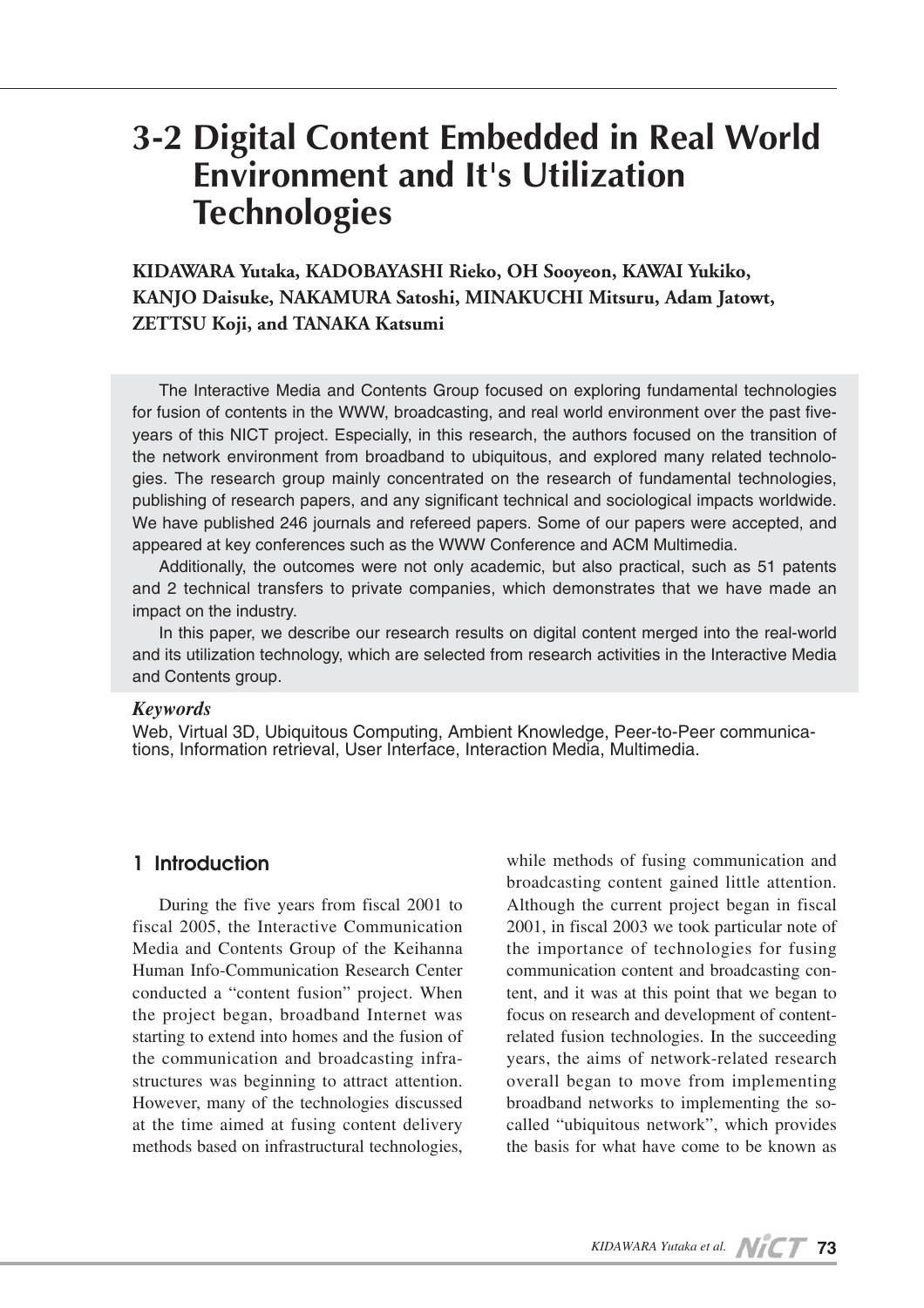ubiquitous computing technologies. At this point people began to see the advent of an era in which digital content would be embedded in the real world through devices placed ubiquitously throughout. At the same time, the public began to demand research and development of fusion technologies that would seamlessly connect the real-world environment and the digital information environment. In this project we noted the importance of these demands at the early stages, launching new research and development in fiscal 2004 aiming at fusing digital content and the real-world environment.

This paper describes the results of research concerning technologies aimed at making use of new digital content that fuses the information environment with the real world. Section **2** describes technologies for fusing real- and virtual-world spatial information using virtual 3D content. Section **3** describes technologies designed to make use of such information in the real world. Section **4** describes the relevant research, and Section **5** describes future research goals. Section **6** provides a summary of the paper.

### **2 Using virtual 3D space**

Virtual 3D content is beginning to find practical use, particularly with the recent evolution of graphics processing units, or GPUs. Specifically, such content has found wide use in the world of computer games, leading to the establishment in computers of environments impossible to implement in the real world. Recently, a new communication environment referred to as "Second Life"[11] has emerged, where the user not only walks through a virtual 3D space but can also construct a building or make and sell accessories as virtual 3D objects. The technologies for constructing a virtual 3D world enable communication between people in an information space that models objects and spaces existing in the real world. For example, it has become possible to superimpose human knowledge on the virtual 3D world, knowledge that can be transferred

from one user to another through virtual objects in the virtual space or through the virtual space itself. This section describes the technologies developed to facilitate the use of such virtual 3D content.

### **2.1 Comparative viewing of virtual 3D content and the real-world environment**

Objects that have been lost and that are no longer observable in the real world can be modeled as virtual 3D objects and viewed from any desired angle. For example, many archeological sites are ruins consisting of only foundations or partial wall structures. However, experts can construct images based on their knowledge of the field. Through this knowledge, these lost images can be recreated as virtual 3D objects. If we can link virtual 3D objects with video content — scanning data relating to the ruins in the real world for comparative examination, for example — we can present information lost or otherwise hidden in the real world. To these ends, we have developed a browser that enables comparative examination of virtual 3D objects and realworld information. Figure 1 shows an example screen shot of the comparative browser. This system allows the user to browse past and present images in a superposed manner. This method has attracted significant attention as a new method of presentation for digital library content[1].

## **2.2 Browsing of virtual 3D environment in the real word**

Although many virtual 3D world navigation systems model the real world, most of

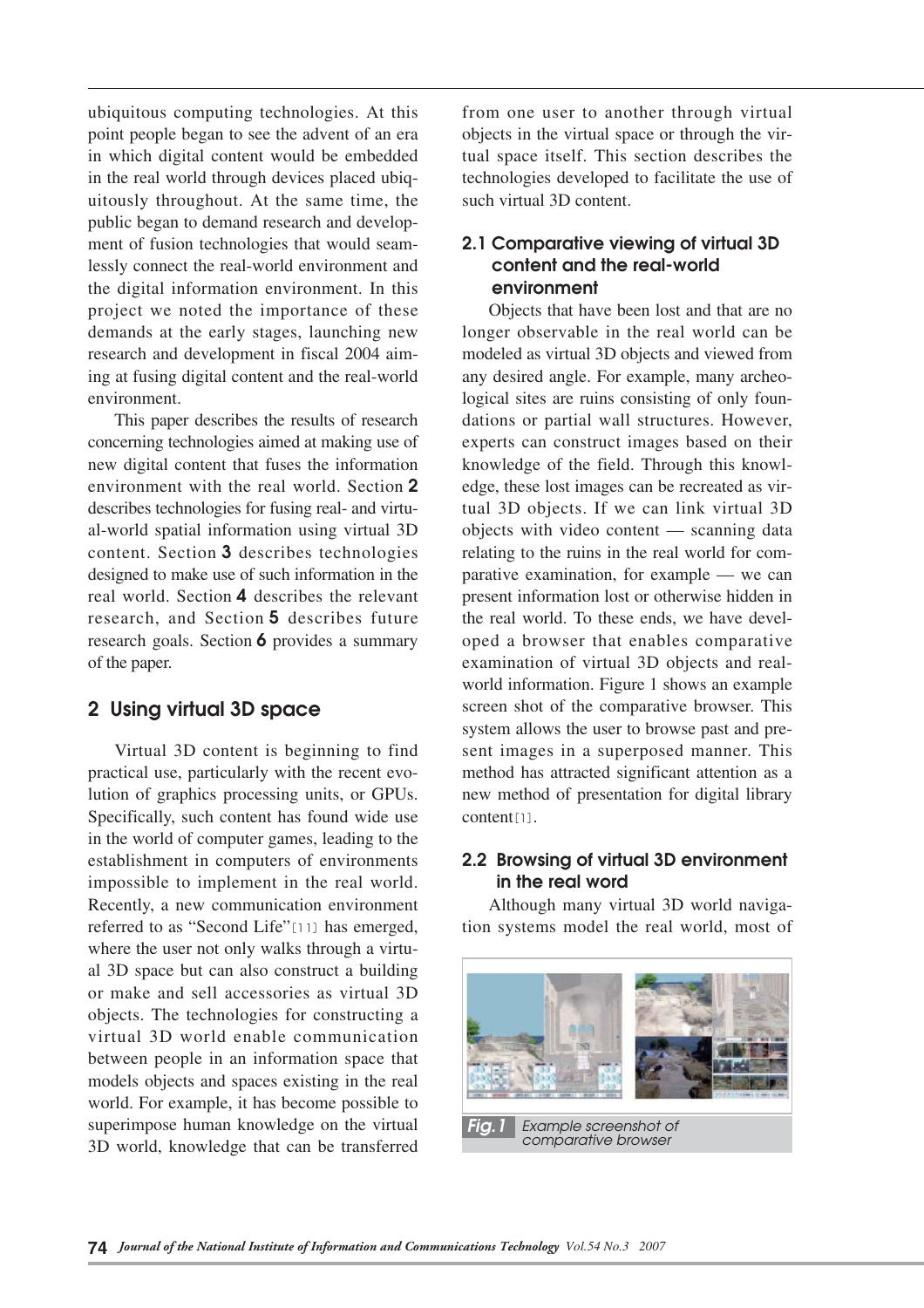them require the user to sit in front of a computer and the user is able only to enter the world virtually. However, in car navigation systems, the user's position in the real world and his or her position in the virtual 3D world are matched, and information in the real world is represented in the virtual 3D environment. The presentation of real-world information by matching positional data from the real and virtual worlds offers the potential to form new means of information presentation in the near future, when presentation systems such as ambient displays begin to find applications in the real world. In the virtual 3D world, it is also possible to create digital content to be presented by virtual 3D characters. The user can browse the information from any desired angle, in the same manner as watching stereoscopic video content.

It is easy to install and connect displays in the real world to share a virtual 3D environment using ubiquitous network technology. If we can create content in which a virtual 3D character moves from one display to another in such an environment, this new means of content use will be able to guide the user, presenting real-world information through interaction with content in the real world. We have in fact developed such a technology, in collaboration with a research group lead by Dr. Alan Kay (known as the father of the personal computer) and the NHK Science and Technical Research Laboratory. Specifically, we selected the virtual 3D desktop, Croquet, currently under development by Dr. Kay's group, as the platform for sharing a virtual space on two or more computers. We then embedded TVML, a script developed by NHK for controlling virtual 3D characters, in Croquet. As a result, we were able to implement a virtual 3D digital content browser that controls characters using a simple script language, allowing them to move across two or more PCs[3]. This platform makes it possible to construct a virtual space using a simple language similar to HTML and makes it easy to create content in which characters can move across two or more computers. We were thus able to implement a

completely new environment for the use of digital content. Using this platform, we developed an event site navigation system intended for children and performed a demonstration experiment on the NICT Open Day on July 31, 2005. With this system, when the user selects a menu on the screen, a small robot moves across adjacent displays to guide the user within the area. The system is designed for the user to follow the character through a series of enjoyable on-screen interactions until he or she arrives at the desired destination. The experiment demonstrated that such a character can successfully guide a user to a given destination; not only children but adult visitors as well were greatly interested in the system. Figure 2 shows scenes from the experiment.

### **2.3 User interaction via virtual 3D content**

By sharing a virtual 3D world over a network, users visiting the virtual world can interact. In an ordinary network game, the users hold conversations through tools such as instant-message functions. Coordinated annotation of objects placed in the virtual 3D world



*embedded TVML*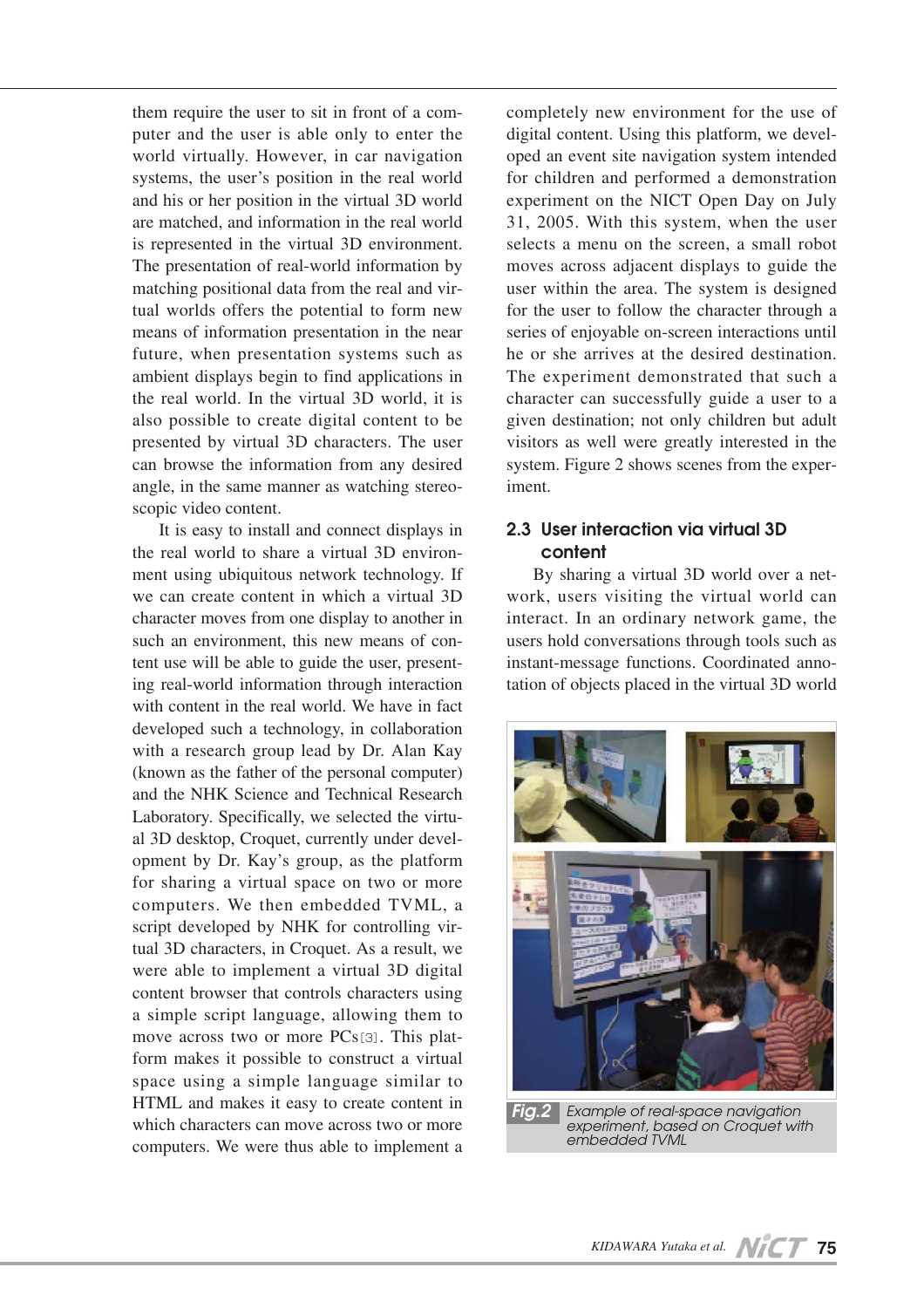makes it possible for all users to share knowledge — a virtual 3D object to be discussed is placed in the virtual 3D world and interactively annotated with diverse items of information. In this manner, users can easily share knowledge regardless of limitations of time and space. In addition, the knowledge provided by a user in annotation form can be converted into a blog or similar document, allowing for linkage to existing information-sharing structures. In collaboration with a University of Wisconsin group led by Dr. Alan Kay, this project developed an annotation system within a virtual 3D world, as well as a system for two-way conversion of input information into annotations or blog entries[2]. Figure 3 shows example screenshots of the developed system.

### **3 Content use in real-world environment**

In the previous section we introduced realworld presentation and application technologies using virtual 3D methods. The development of ubiquitous computing technology is expected to establish an infrastructure that will enable anyone to obtain needed information anywhere and anytime, from any source or person. When such an environment is established, it will be as easy to acquire digital content from devices embedded in the real world as it is to take a picture. It will also be possible to use the acquired information as the basis of an inquiry and to retrieve related information from diverse databases, or to edit the acquired information and re-submit it as new information. These examples describe environments based on technologies that seamlessly connect the real and the virtual worlds. However, when implementing these technologies, the retrieval and presentation technologies must be tailored to a particular time and place in the real world, conveying to the user the impression that the digital content is customized to that moment, place, and user. This section describes research and development aimed at addressing these challenges.



### **3.1 Context information management**

To provide a large amount of information as needed to the user through access in the real world, the system requires information on the user's location in time and space and the history of the user's behavior. We have defined such information — concerning the user's interests and behavior and details on the time and space of his or her environment — as "context information". This context information is used as the basis of personalizing content to suit the user or to conform the content to suit a particular device used. In the past, this information was defined separately for each application. We have proposed a standard Context Markup Language to describe this context, in addition to the supporting Context Query Markup Language[4][5].

## **3.2 Presenting information in the real world**

In a ubiquitous computing environment, diverse devices will be embedded in the real world. Numerous public information displays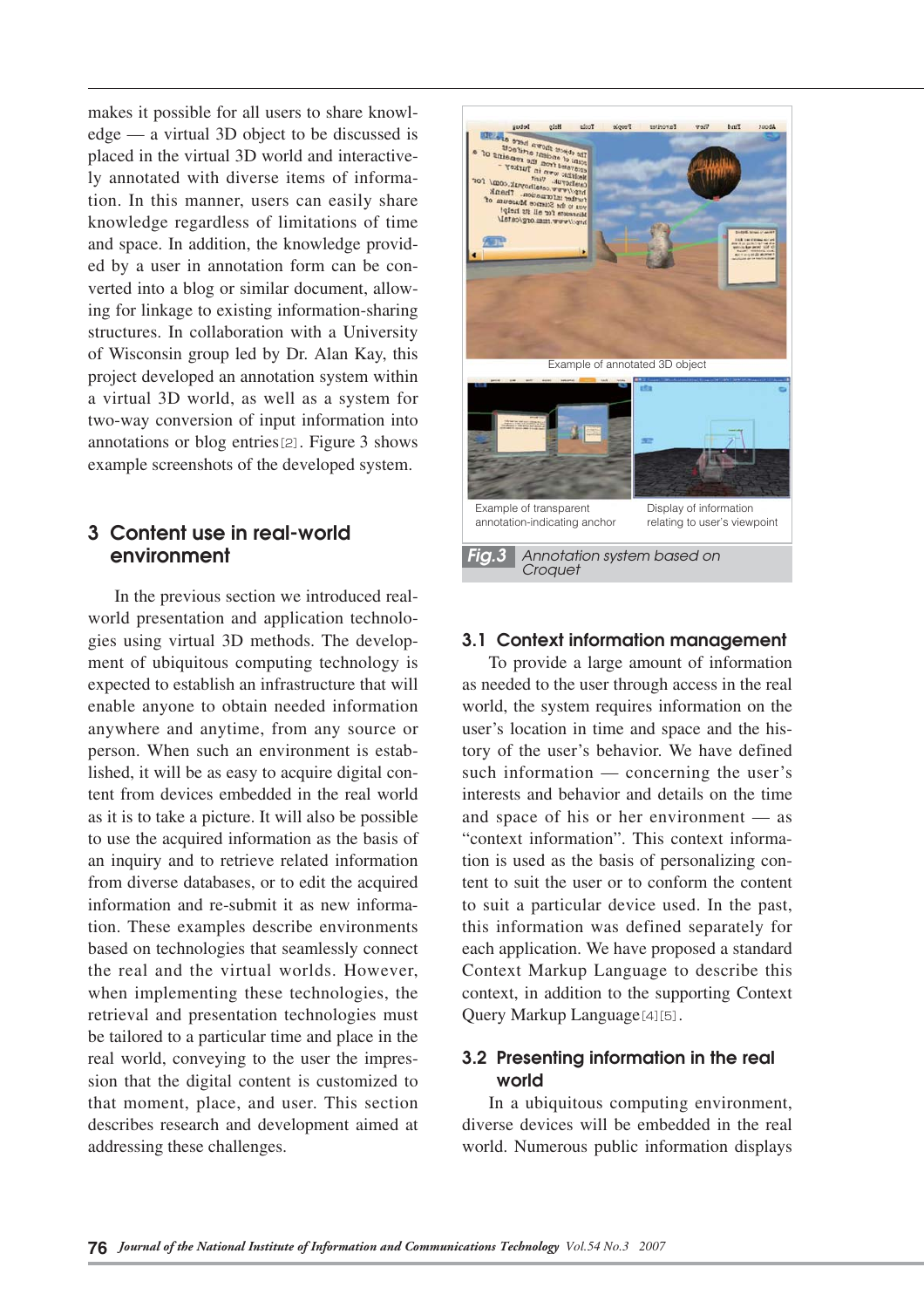are already widely seen, and we can expect to see more of these devices in the future, incorporated with wireless network technology and linked with various other devices. In such an environment, each device will have the role of a content browser. In other words, we will browse for our information using diverse content browsers, both in and out of the home. Ideally these browsers will blend in the real world in a manner similar to existing posters, photos, and paintings, and information will be presented without discomforting users. In short, it is important to develop a technology that adjusts content before presentation to the user, based on user behavior and using a combination of user and real-world context information. If the above functions are to be realized, retrieval and presentation methods will be required that are based on environment context information provided by various sensors and personal context information provided by the user. More specifically, a technology is required that incorporates context information (on user behavior, for example, or on realworld brightness or temperature provided by sensors) to acquire information regarding the user's location and activity. In addition, methods of retrieving the desired content and rendering it according to the user's behavior will form the basic means of presenting such content in the real world. Accordingly, we have developed the Energy Browser[6], which progressively renders web content based on user behavior, and the Ambient Browser[7], which presents the web content according to the user's behavior in the real world. Energy Browser presents information easily and appropriately to the user in the real world by coordinating data on his or her behavior (acquired, for example, by a wearable acceleration sensor) with the rendering of web content. Ambient Browser presents information that the user is interested in by coordinating the presentation with the user's behavior such that the user automatically notices the information. Figure 4 shows scenes of Energy Browser experimentation and Figure 5 shows scenes of an Ambient Browser experiment.

### **3.3 Information presentation based on existing media metaphor**

As ubiquitous computing technology brings a large number of digital devices into the real world, many such computing devices will no longer be found on a desk. We can expect that our use of digital content will therefore differ significantly from present practice. Digital content presented by ubiquitous devices will, ideally, be treated in a manner similar to that of existing media. Energy Browser and Ambient Browser, for example, are passive browsers that present content based on context information. However, browsers and content presentation technologies that the user can operate more actively will also play important roles.

Web content is replacing content provided through more conventional media such as books and newspapers. Nevertheless, the user will often print out web content that he or she has found as a final means of providing such information to another user. In other words, even information provided digitally is presented and distributed on paper. If the user wants to find related information, he or she will often identify keywords in the printed document and search for the keywords on the web. Although even now it is possible to exchange and distribute web content digitally via computers and



*Fig.5 Example of Ambient Browser in the home*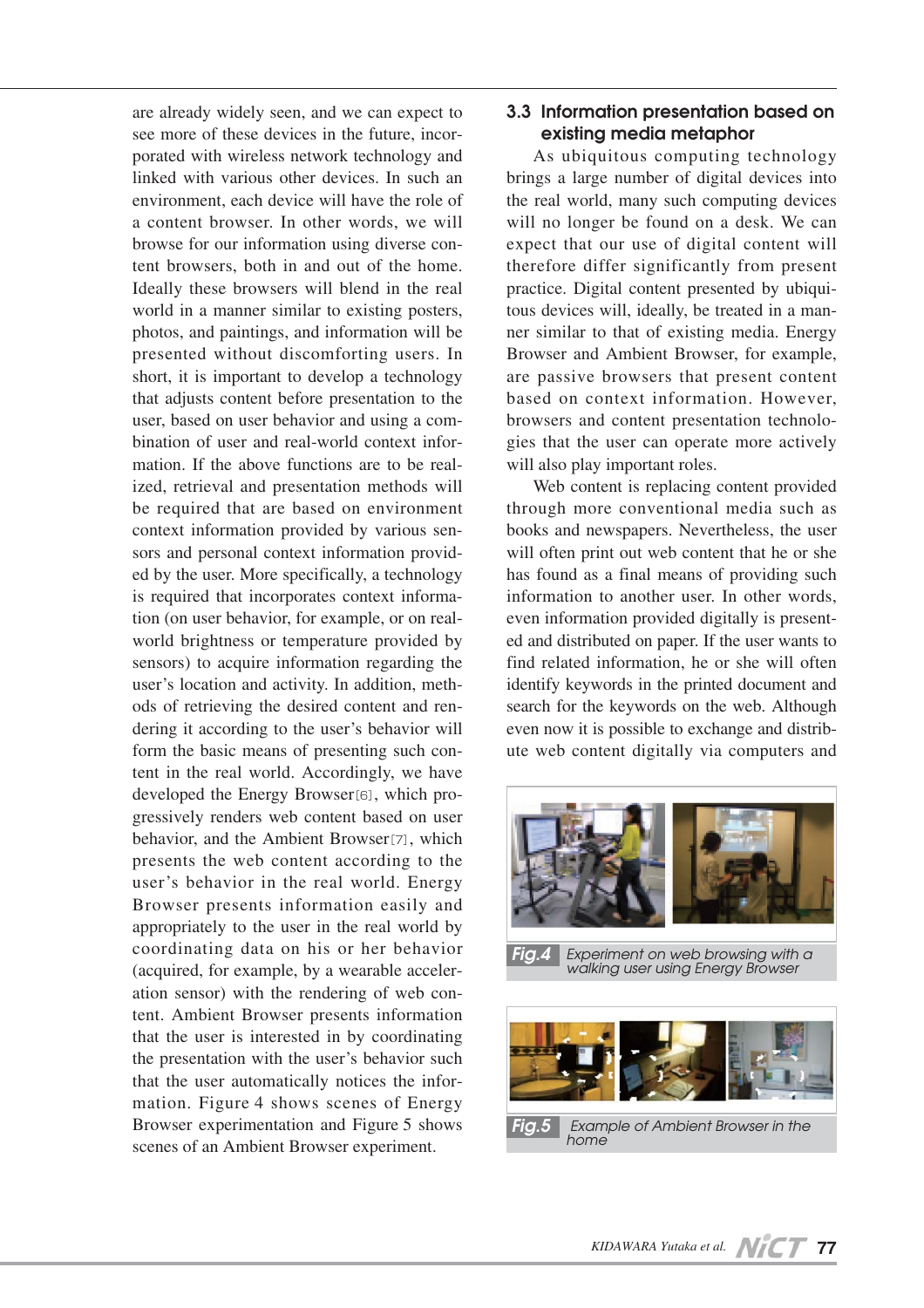PDAs, this form of use is far from the mainstream form of media use, and it would be a stretch to say that the digital form of use has been fully adopted by users. If we can paste important web content directly — on a digital bulletin board, for example — and if we can also directly copy, hold, and present the content by pasting it on another bulletin board, we will in effect maintain the advantages of conventional distribution while preserving the beneficial features of digital content. In addition, if we can compare acquired items of web content by arranging these items on a computer desktop to enable operations on the content (for example, cutting and newly pasting excerpts on a bulletin board) we will be able to retrieve or edit information with all of the advantages of digital content. Further, if we can present information in a familiar layout — as with online newspapers and portal web sites — we will be able to present even large amounts of information in a manner that is understandable at a glance.

In the current project we developed the WebBoard system[8], which makes it possible to present, obtain, move, and edit information in the real world using existing media metaphors. We also developed the related MPV (My Portal Viewer)[9]. WebBoard enables new use of web content by allowing the user to present such content as if directly posting it on a bulletin board, to copy the selected web content together with related information to a PDA, to carry it to another location, and to post it on another WebBoard. MPV automatically retrieves the information that the user is interested in from the Internet and allows the user to browse for it through the design of a familiar portal site. Figure 6 shows an experimental example of use of the WebBoard as a bulletin board and an example MPV screenshot.

# **3.4 Utilization technology for content embedded in real world environment**

Not only do we expect to see commonly discussed information presentation devices

(such as displays) as ubiquitous devices, we also anticipate the widespread embedding of data storage devices that can hold, present, and manage information in the real world. Storage devices embedded in the real world will, of course, provide digital content in the real world. For example, the user will be able to acquire digital content by taking a picture with a camera mobile phone; he or she will then be able to retrieve or browse this content interactively from a variety of places. With WebBoard, we developed an environment in which the user can intuitively operate such digital web content. In addition, to handle content embedded in the real world environment, we developed the Portable Private Area Network Management Device, which controls the distribution of information among the devices around the user. This device enables the user to acquire content by constructing a dynamic network among devices providing content and devices acquiring content, based on content identifiers provided by RFID and QR codes. The device also dynamically combines functions provided by two or more devices, including retrieval functions, database operations, and application functions, enabling interactive operation of each. Through the foregoing process of development, we devised a system that first acquires content embedded in the real world and then uses two or more WebBoards to retrieve or browse for related information. In addition, we also developed a function for automatic generation of integrated content using the MPV function, after digital content has been retrieved based on user context infor-



*posting web content as on a bulletin board (left) and example MPV experiment using CNN portal design (right)*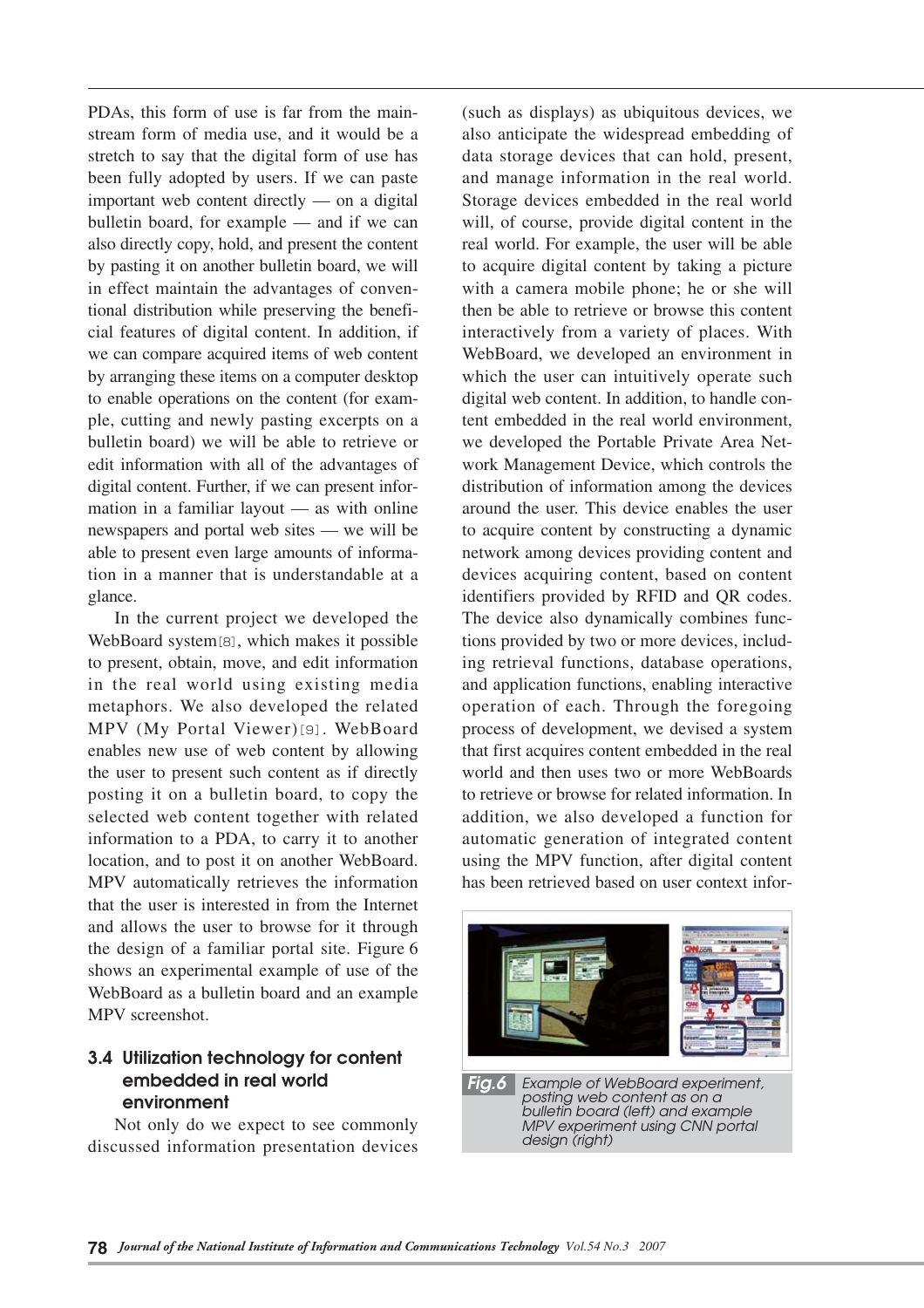mation[10]. Based on these elemental technologies, we developed a digital insect collection and survey application targeted at children and performed experiments on the Open Days in 2004 and 2005. These experiments verified the potential of content utilization technologies in the ubiquitous society. Figure 7 shows scenes from the experiment.

# **4 Developing technology for the use of ambient knowledge**

The digital content integrated and embedded in the real world can provide knowledge to users in all situations in the real world: on business production sites, on the street, in shopping centers, and at theme parks. Computer networks feature hyperlinks that connect documents stored on different computers the web, in essence. However, the benefits of these links are limited to sites at which computers and networks are found. Ubiquitous computing technology will soon lead to an overall environment that can provide information to the user (or anyone) at any time and in any place. In such an environment, information links will be formed through contact among people and contact between a person and his or her real-world environment. The key here will lie in the extraction and distribution of information once these links are formed.

Ubiquitous computing is generating a string of new technologies, including fast wireless networks and diverse devices from new information displays to information management devices. It is thus fair to say that the time is indeed ripe for the coming ubiquitous society. However, this nascent environment is still limited to conventional multimedia and web content; indeed one may regard the technology discussed herein simply as marginally advanced mobile computing. To make effective use of the new environment in the future, we will need content that is distinctively characteristic to the ubiquitous computing environment that the public is anxiously awaiting.



In this project we conducted research and development of technologies for fusing content to the real world and corresponding methods of use, in order to provide information in the real world — a function that will only increase in importance in a future ubiquitous information society. The comparative browser provides content that presents information on unseen elements of the real world using a virtual space. Virtual 3D content in the real world and content used in current media metaphors will differ from conventional monitor-browsed content in that the newer types of content make effective use of devices embedded in the real world. In addition, our research and development to date have enabled means of browsing, presentation, and other operations involving these types of content. Nevertheless, an overall scheme to capitalize on user knowledge resources in the new environment remains insufficiently drawn. The knowledge present around the user in his or her environment is beginning to be referred to as "ambient knowledge"; that is, knowledge that is blended into the environment. Research and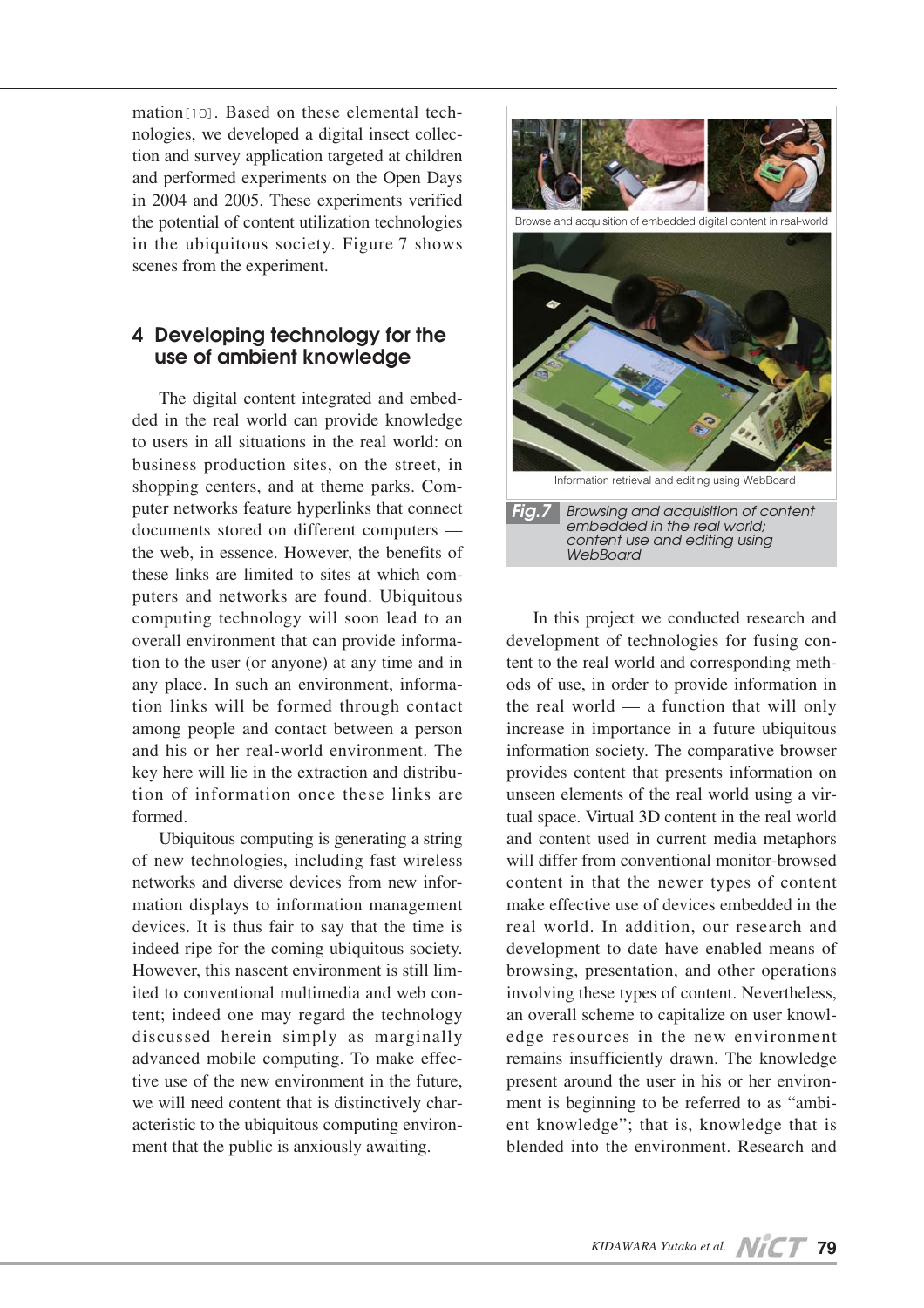development of knowledge mining and processing technologies in the real world aimed at tapping into this "ambient knowledge" thus stands as a principle future challenge.

# **5 Conclusions**

In this project we conducted research and development concerning two important themes: technologies for fusing broadcast content and communications content and technologies for seamlessly fusing the information environment and the real-world environment. This research and development have led to academically interesting outcomes as well as actual technologies that can lead to practical applications.

We conducted research and development of content processing technologies aimed at providing information in the real world, a function that will prove of increasing importance in the coming ubiquitous information society. Information presented in a virtual 3D space and current media metaphor content differ from conventional content browsed for in front of a computer monitor; nevertheless, these newer forms will come to comprise the major content provided to displays embedded in the real world. Moreover, the technologies aimed at using digital content embedded in the real world will find useful application in countless situations, from business production sites to the street, in shopping centers, and at theme parks.

Computer networks offer hyperlinks that connect documents; this is the basis of the web. However, the benefit of the web is limited to locations in which conventional computers and networks are found. Ubiquitous computing technology will soon provide an environment that can provide information to any user at any time and any place. In such an environment, a person's knowledge can be tapped into and conveyed to another, both directly by contact between individuals or through the interaction between the individuals and the real world. Our research and development to date have established techniques for browsing, presenting, and operating upon such information. However, research and development into knowledge mining technology and associated information processing technology in such a new environment remains insufficient. It is important that we develop technologies specifically targeting ambient knowledge — knowledge processing technologies applicable to the real-world environment. This research topic will undoubtedly form a significant future focus.

This paper introduces the development of technologies for fusing digital content with the real world and corresponding technologies of use. This topic grew as a sub-theme of a content fusion project conducted in the former Media Interaction Group. This paper also discusses a number of future challenges. The project progressed through collaboration among industry, academia, and government, through international research exchanges with established enterprises, universities, and research institutions. As a result, we obtained research results that were extremely unique, effective, and generally applicable, and evaluated extremely highly both within and outside of Japan. Not only did we generate interesting academic results, but we also established numerous technologies that can lead to practical applications. Due to limitations of space in this paper, we can only introduce outlines of each of these research results. Please refer to the references for more detailed information.

# **Acknowledgements**

This research was partly supported by a grant under the 21<sup>st</sup> Century COE Program at Kyoto University entitled: "COE of Informatics for the Infrastructure of a Knowledge-Based Society" (COE leader: Katsumi Tanaka). The research was accomplished through the efforts and collaboration of the following individuals: Prof. Kwon Yong-Jin (Korea Aerospace University), Dr. Masaki Hayashi (NHK Science and Technical Research Laboratories, currently with Sega), Prof. Julian Lombardi (University of Wisconsin), Dr. Alan Kay, Dr. Yoshiki Oshima, Mr. Takashi Yamamiya (Viewpoints Research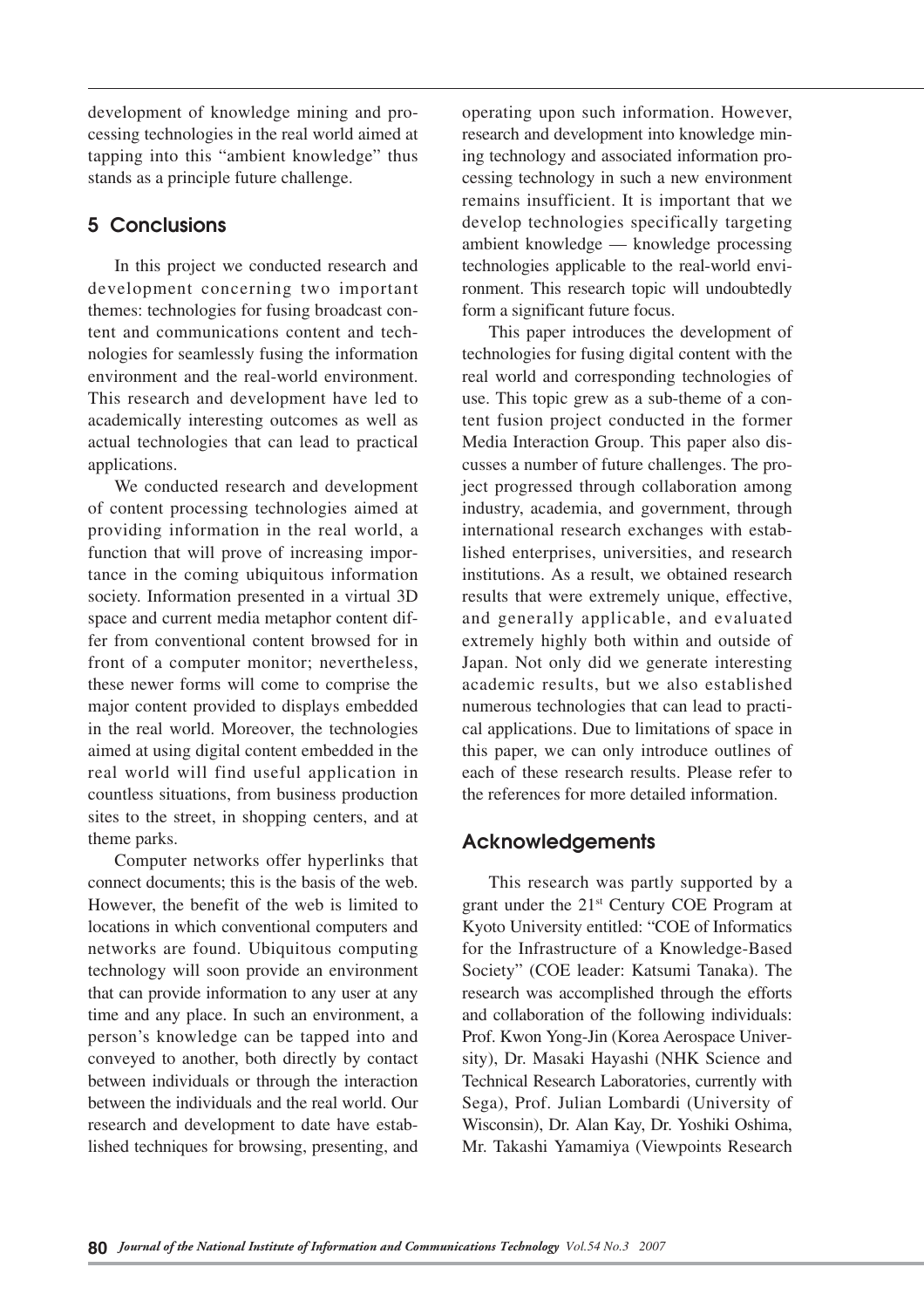Institute), Mr. Tomoyuki Uchiyama, Mr. Yuhei Akahoshi (Kyoto University), and Dr. Shumian He (Kyoto University, currently with Rakuten Co.). Finally, we would like to thank Ms.

Chikako Sugiyama, Ms. Asuka Miyaguchi, and Ms. Maki Taninaka for their various supporting activities related to this research.

### *References*

- 01 S. Oh, W. Yeo, and K. Tanaka, "Comparative Navigation System for Collaborative Architectural Design", The International Conference on Sociedad Iberoamericana de Grafica Digital 2006(SIGraDI2005), Nov. 2005.
- 2 R. Kadobayashi, J. Lombardi, M. McCahill, H. Stearns, K. Tanaka, and Alan Kay, "Annotation Authoring in Collaborative 3D Virtual Environ-ments", Proceedings of the 15th International Conference on Artificial Reality and Telexistence, Dec. 2005.
- 3 Y. Kidawara, T. Yamamiya, M. Hayashi, and K. Tanaka, "Croquet with TVML: Scripting and Generating Croquet 3DWorlds by TVML", The Fourth International Conference on Creating, Connecting and Collaborating through Computing, Jan. 2006.
- 04 M. Minakuchi, "A Proposal for Context Data Markup Language", 6th International Conference on Ubiquitous Computing (UbiComp2004), CD-ROM., Jun. 2004.
- 05 D. Kanjo, Y. Kawai, and K. Tanaka, "Personal Digital Librarian: an Adaptive System and Framework using Semantic Web Technologies", 4th International Semantic Web Conference(ISWC2005), Nov. 2005.
- 06 S. Nakamura, M. Minakuchi, and K. Tanaka, "Energy Browser: Web Browser for Exercise", The 2005 International Conference on Active Media Technology (AMT 2005), pp.288, Jun. 2005.
- 07 M. Minakuchi, S. Nakamura, and K. Tanaka, "AmbientBrowser: Web Browser for Everyday Enrichment. Intelligent Technologies for Interactive Entertainment (INTETAIN2005)", LNAI3814, Springer, pp.92-101, Dec. 2005.
- 8 Y. Kidawara, K. Zettsu, T. Uchiyama, and K. Tanaka, "Device Cooperative Web Browsing and Retrieving Mechanism on Ubiquitous Networks", 15th International Conference on Database and Expert Systems Applications (DEXA2004), Springer LNCS3180, pp.874-883, Sep. 2004.
- 09 Y. Kawai, D. Kanjo, and K. Tanaka, "My Portal Viewer for Content Fusion based on User's Preferences", The 2004 IEEE International Conference on Multimedia and Expo (ICME2004), TP9-1, (Jun. 2004)
- 10 Y. Kidawara, T. Uchiyama, and K. Tanaka, "An Environment for Collaborative Content Acquisition and Editing by Coordinated Ubiquitous Devices", The 14th International World Wide Web Conference (WWW2005), pp.782-791, May. 2005.
- 11 Second Life, http://secure-web2.secondlife.com/